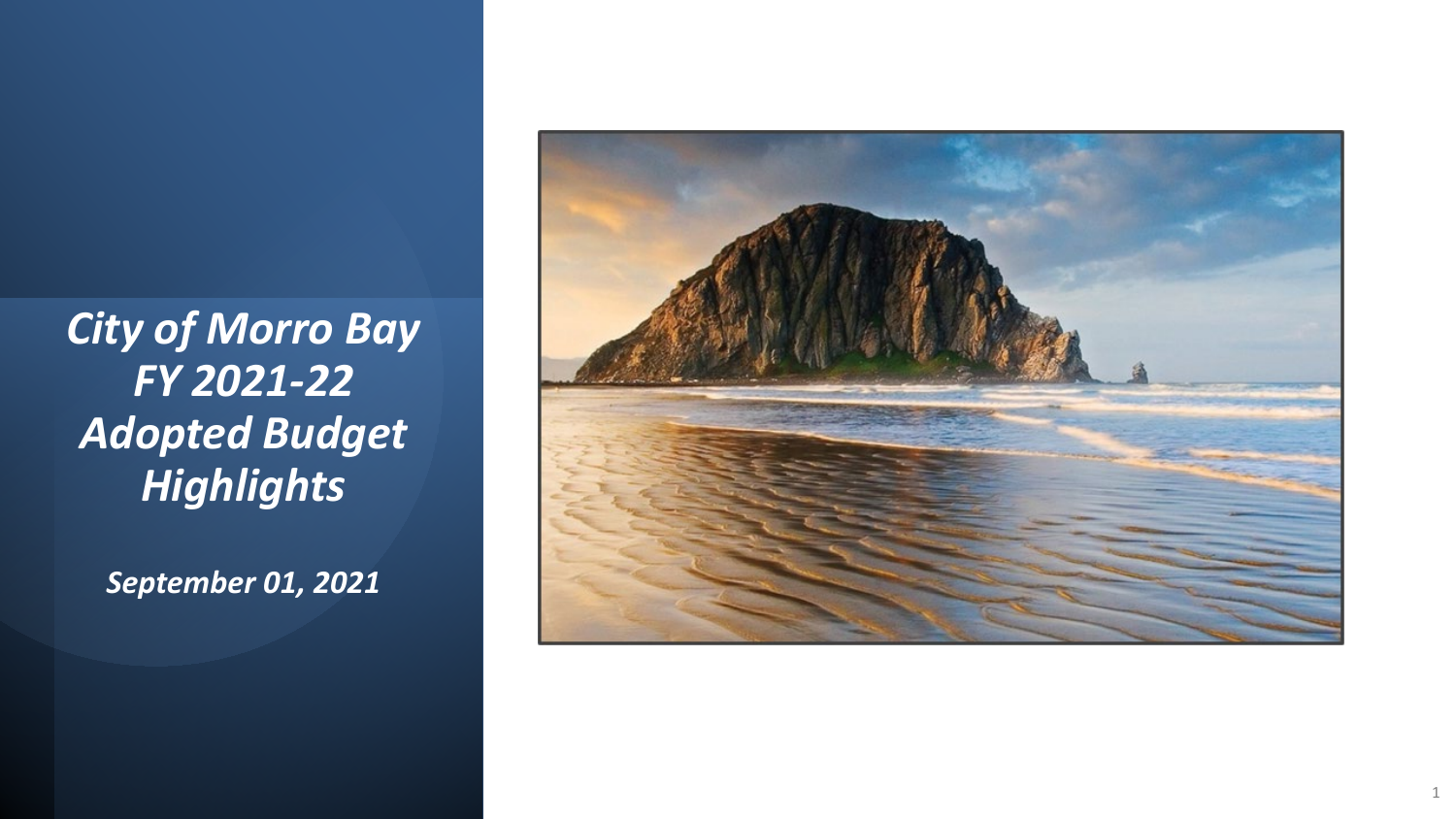*September 01, 2021*

## **City Council Adopted Goals & Objectives**

- Achieving financial and economic sustainability,
- Improving public infrastructure  $-$  including implementing the Water Reclamation Facility (WRF) and One Water plan,
- Updating the City's land use plans and addressing affordable housing issues,
- Improving community outreach and engagement, and
- Temporary goal of responding to the public health and economic crises related to the COVID-19 pandemic.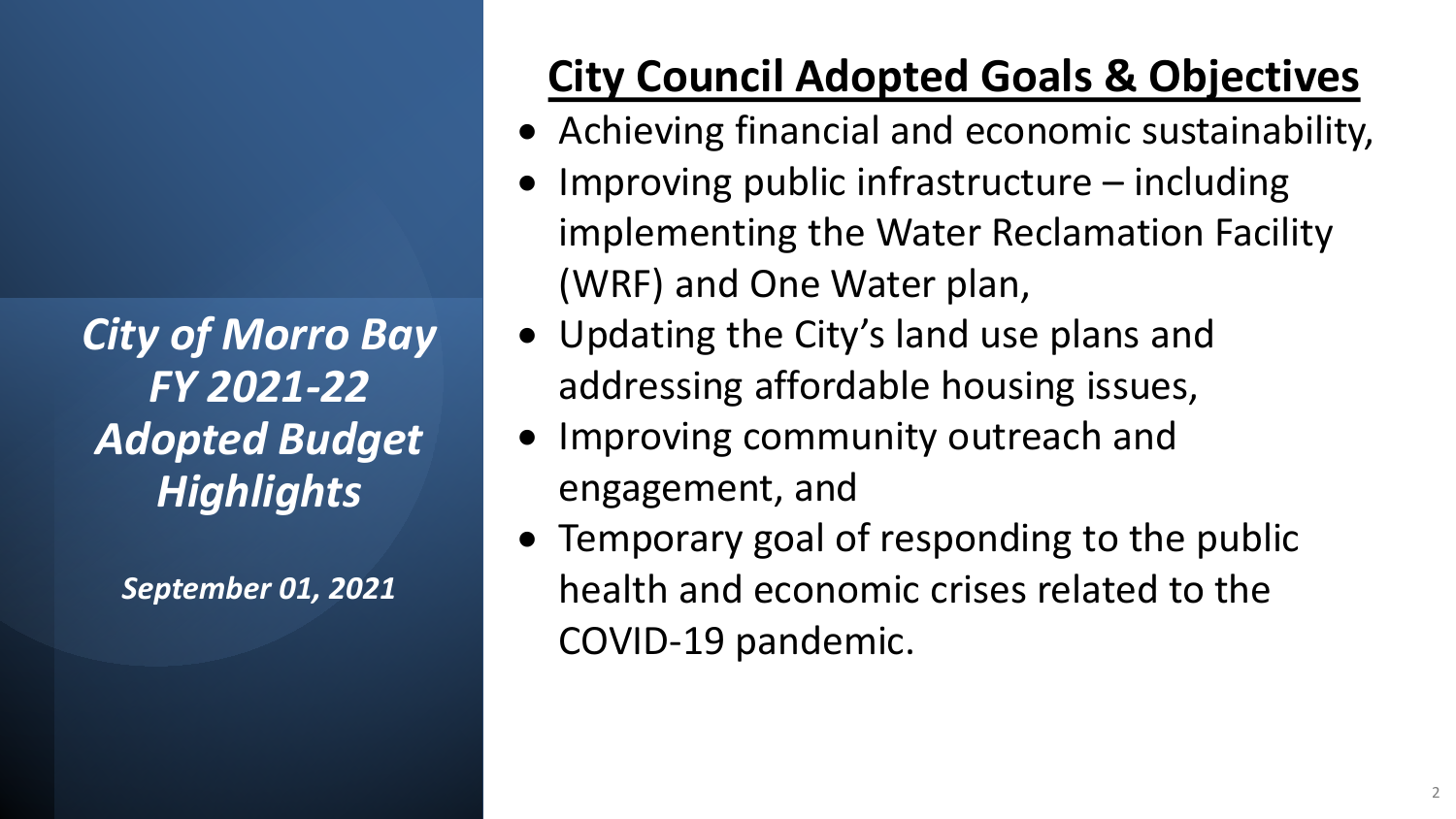*September 01, 2021*

## **Resilience and Rebound**

- $\checkmark$  All Funds balanced
- $\checkmark$  Measure Q and E providing new opportunities
- $\checkmark$  Investments to achieve Goals and Objectives
	- ❖ Staffing (restored and new)
	- $\triangle$  Equipment Replacement
	- $\dots$  **Services**
	- Capital Improvements
	- $\triangle$  Financial and Economic Stability
	- ❖ Grant funding for next phase of General Plan Implementation
- $\checkmark$  Replenishing General Fund Emergency Reserve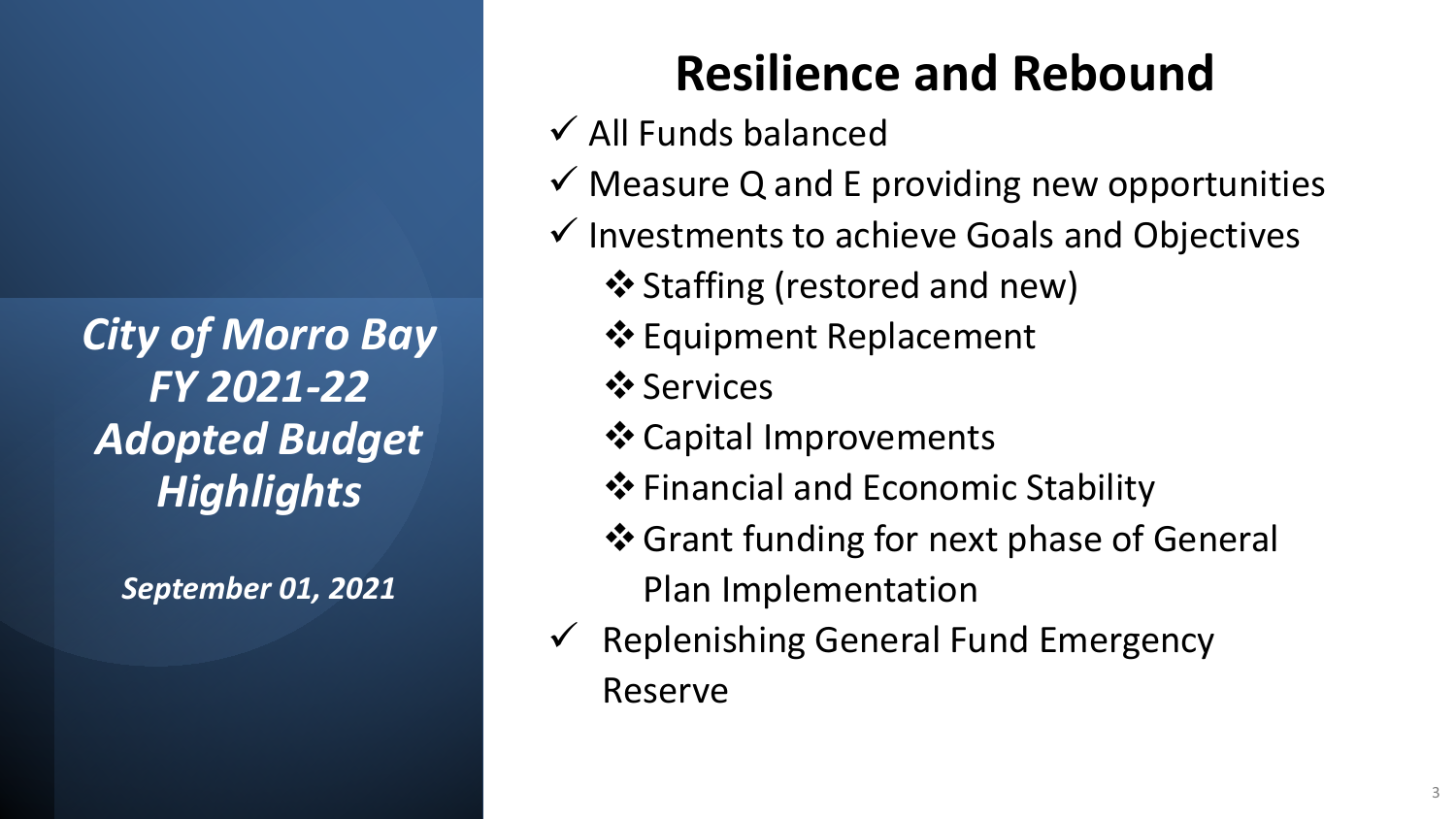#### **TOTAL CITY REVENUES**

**By Fund**



#### **FY 201/22 Revenues By Fund**

|                          | 2017/18 |                | 2018/19 |                | 2019/20 |                | 2020/21<br>Amended |              | 2020/21          |                 | 2021/22 | $%$ of        |          |         |
|--------------------------|---------|----------------|---------|----------------|---------|----------------|--------------------|--------------|------------------|-----------------|---------|---------------|----------|---------|
|                          |         | <b>Actuals</b> |         | <b>Actuals</b> |         | <b>Actuals</b> |                    |              | <b>Estimated</b> | <b>Proposed</b> |         | <b>Total</b>  |          |         |
| General Fund             |         | 14,629,925     |         | 14,662,936     |         | 15,409,836     |                    | 14,077,237   | S                | 14,855,830      | S       | 15,682,410    | $10.0\%$ |         |
| Special Revenue Funds    |         | 1,998,563      |         | 2,582,537      |         | 1,791,429      |                    | 1,819,250    |                  | 2,150,265       |         | 5,625,254     |          | $4.0\%$ |
| Other Revenue Funds      |         | 2,199,555      |         | 2,456,907      |         | 2,677,157      |                    | 1,469,731    |                  | 1,732,307       |         | 1,664,126     |          | $1.0\%$ |
| Enterprise Funds         |         | 17,951,992     |         | 24,026,587     |         | 25,934,506     |                    | 30,978,774   |                  | 30,017,107      |         | 27,979,310    | 18.0%    |         |
| Internal Service Funds   |         | 1,986,166      |         | 2,367,406      |         | 2,632,586      |                    | 2,670,188    |                  | 2,872,061       |         | 4,094,730     |          | $3.0\%$ |
| Capital Projects         |         | 3,884,711      |         | 12,095,661     |         | 13.074.184     |                    | 48, 405, 176 |                  | 25,216,964      |         | 97,246,044    | 64.0%    |         |
| Total Rev & Transfers In |         | \$42,650,912   |         | 58,192,034     |         | \$61,519,698   |                    | 99,420,356   |                  | \$76,844,534    |         | \$152,291,874 | 100.0%   |         |

*City of Morro Bay FY 2021-22 Adopted Budget Highlights*

### *September 01, 2021*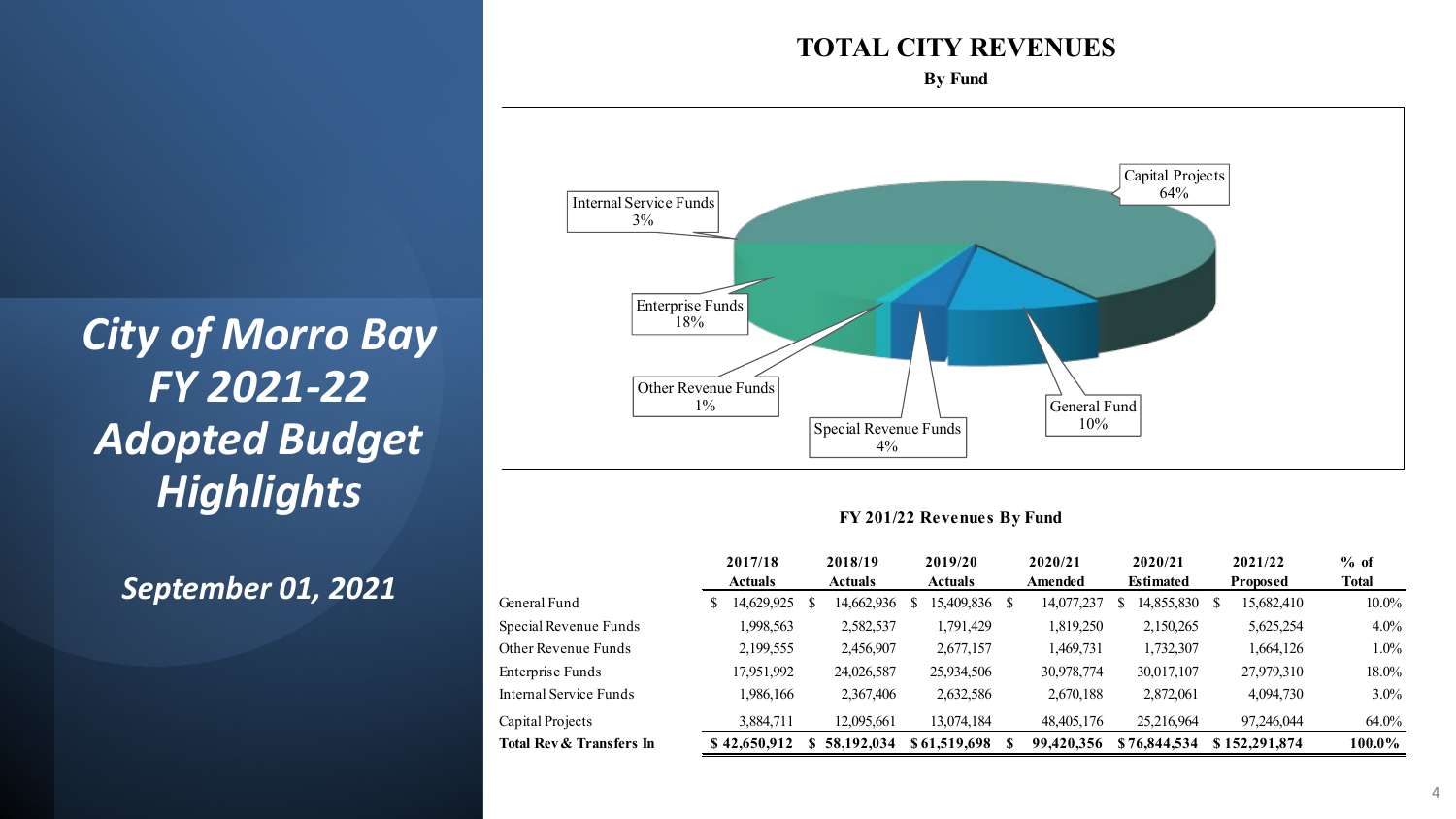#### *September 01, 2021*



#### **FY 2021/22 Expenditures by Fund**

|                        |  | 2017/18<br><b>Actuals</b> |   | 2018/19<br><b>Actuals</b> |   | 2019/20<br><b>Actuals</b> |   | 2020/21<br>Amended |    | 2020/21          |    | 2021/22         | $\frac{0}{0}$ |  |
|------------------------|--|---------------------------|---|---------------------------|---|---------------------------|---|--------------------|----|------------------|----|-----------------|---------------|--|
|                        |  |                           |   |                           |   |                           |   |                    |    | <b>Estimated</b> |    | <b>Proposed</b> | of Total      |  |
| General Fund           |  | 13,334,327                | У | 13,061,271                | S | 14,297,183                | S | 12,961,405         | -S | 13,033,193       | S  | 15,597,235      | $10.4\%$      |  |
| Special Revenue Funds  |  | 1,333,339                 |   | 1,680,744                 |   | 1,506,839                 |   | 912,559            |    | 771,716          |    | 7,162,604       | 4.8%          |  |
| Other Funds            |  | 1,412,112                 |   | ,404,011                  |   | 1,136,421                 |   | 1,578,998          |    | 1,343,565        |    | 2,344,666       | $1.6\%$       |  |
| Enterprise Funds       |  | 8,763,772                 |   | 6,000,419                 |   | (1,148,309)               |   | 11,427,459         |    | 9,510,704        |    | 24,482,615      | 16.3%         |  |
| Internal Service Funds |  | 2,013,766                 |   | 2,218,982                 |   | 2,216,374                 |   | 2,236,070          |    | 2,126,708        |    | 3,030,432       | $2.0\%$       |  |
| Capital Project Funds  |  | 3,786,114                 |   | 12,064,365                |   | 13,105,480                |   | 48, 405, 176       |    | 25,216,964       |    | 97,246,044      | 64.9%         |  |
| <b>Total Exp</b>       |  | \$30,643,430              |   | \$36,429,792              |   | \$31,113,988              |   | \$77,521,667       | S  | 52,002,850       | S. | 149,863,596     | 100.0%        |  |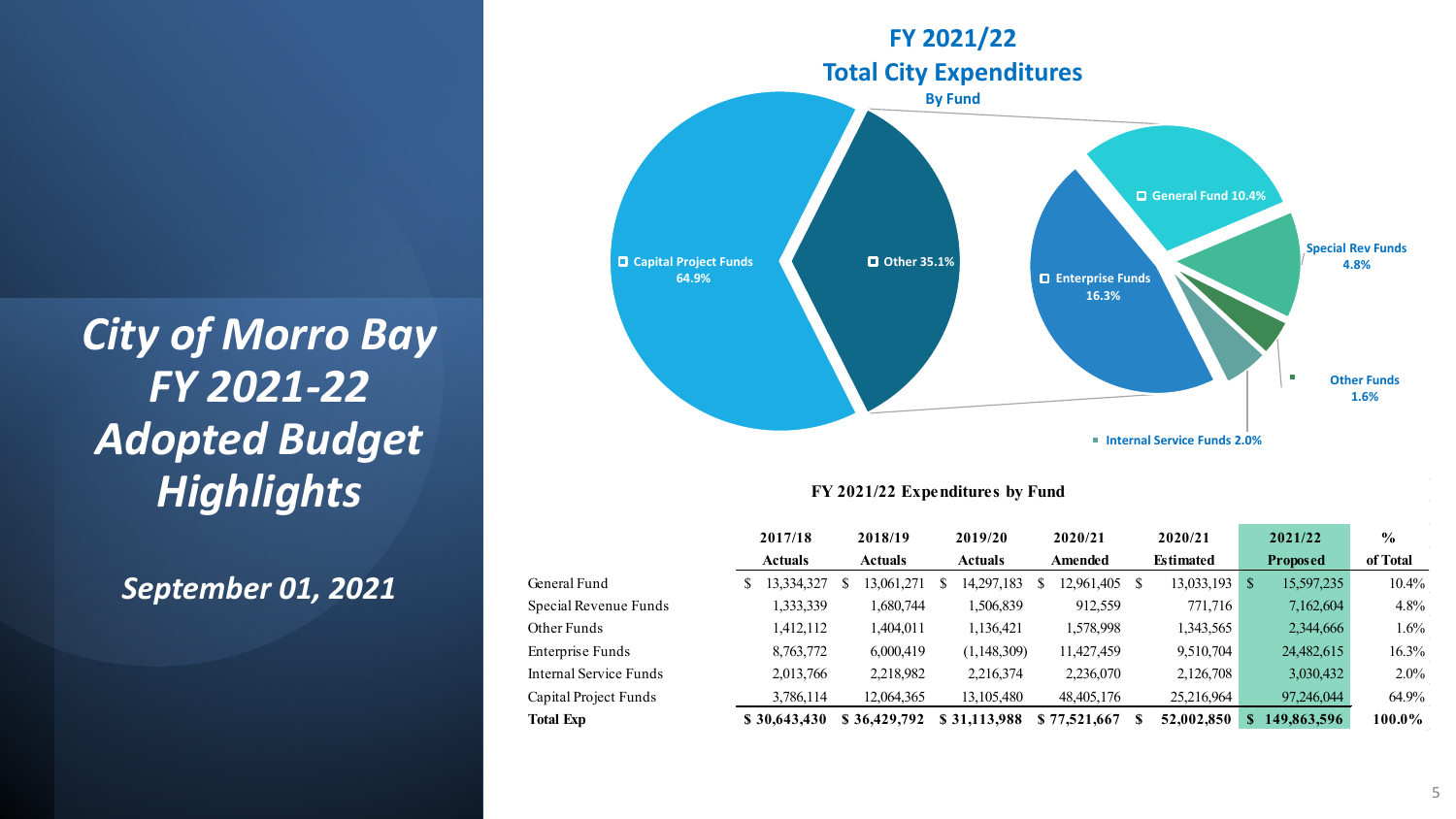#### **GENERAL FUND EXPENDITURES**

#### **By Department Including Measures Q & E - Excluding Transfers**



*City of Morro Bay FY 2021-22 Adopted Budget Highlights*

*September 01, 2021*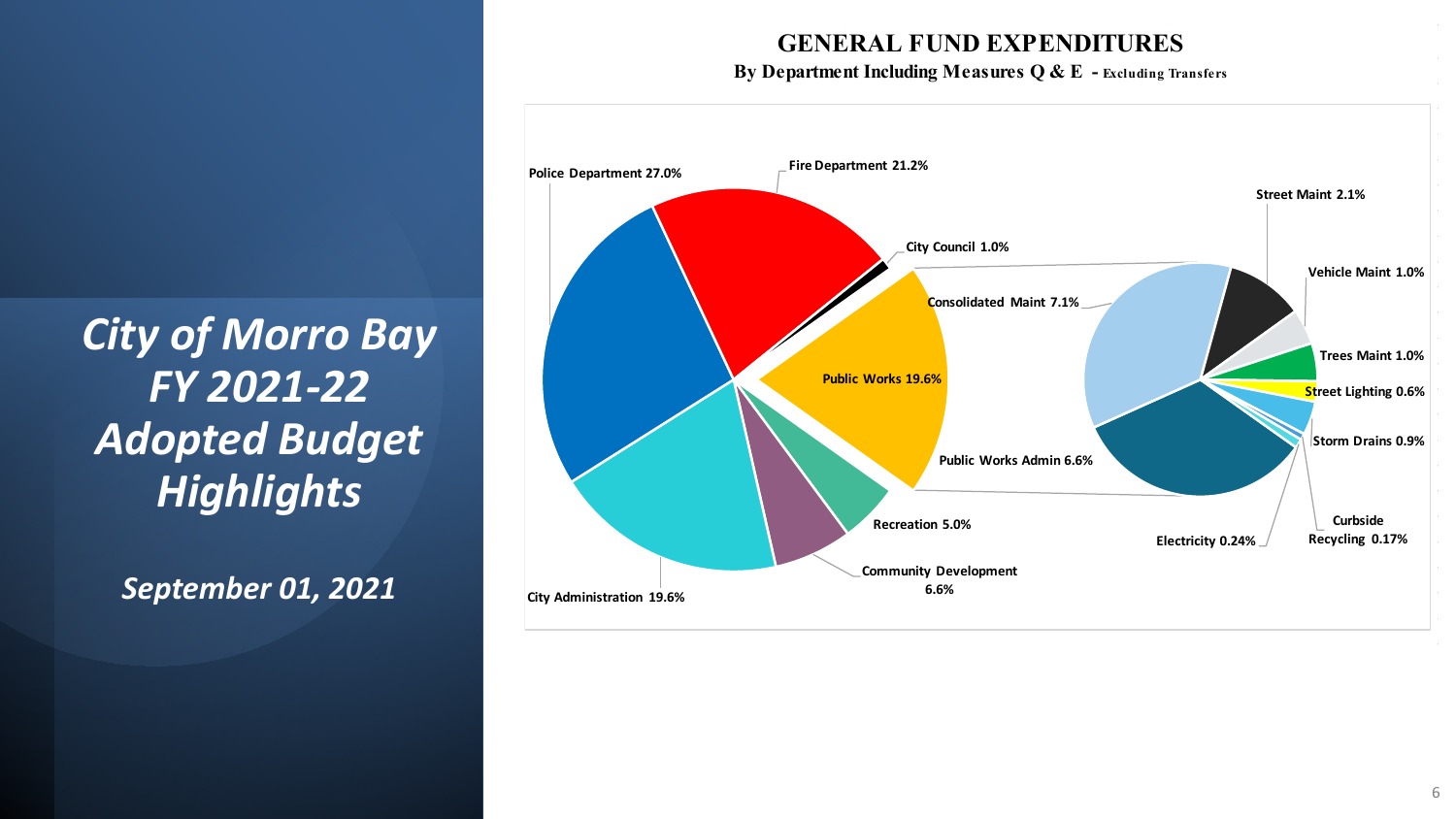*September 01, 2021*

|                                         | 2018/19       | 2019/20       | 2020/21       | 2021/22       | <b>FTE</b> |
|-----------------------------------------|---------------|---------------|---------------|---------------|------------|
|                                         | <b>Funded</b> | <b>Funded</b> | <b>Funded</b> | <b>Funded</b> | Change     |
| <b>Total City FTEs</b>                  |               |               |               |               |            |
| Administration                          | 12.00         | 12.00         | 10.00         | 11.00         | 1.00       |
| <b>Recreation Services</b>              | 4.00          | 4.00          | 2.00          | 3.75          | 1.75       |
| <b>Community Development Department</b> | 6.00          | 6.00          | 5.00          | 6.00          | 1.00       |
| Police Department                       | 20.75         | 21.38         | 20.38         | 21.38         | 1.00       |
| Fire Department                         | 13.75         | 13.75         | 13.75         | 15.00         | 1.25       |
| Public Works                            | 18.00         | 18.00         | 14.00         | 17.00         | 3.00       |
| <b>Utilities</b>                        | 18.15         | 16.27         | 17.00         | 18.00         | 1.00       |
| Harbor Department                       | 7.00          | 6.00          | 6.00          | 6.00          | 0.00       |
| <b>Total City-wide FTEs</b>             | 99.7          | 97.4          | 88.1          | 98.1          | 10.00      |

#### 7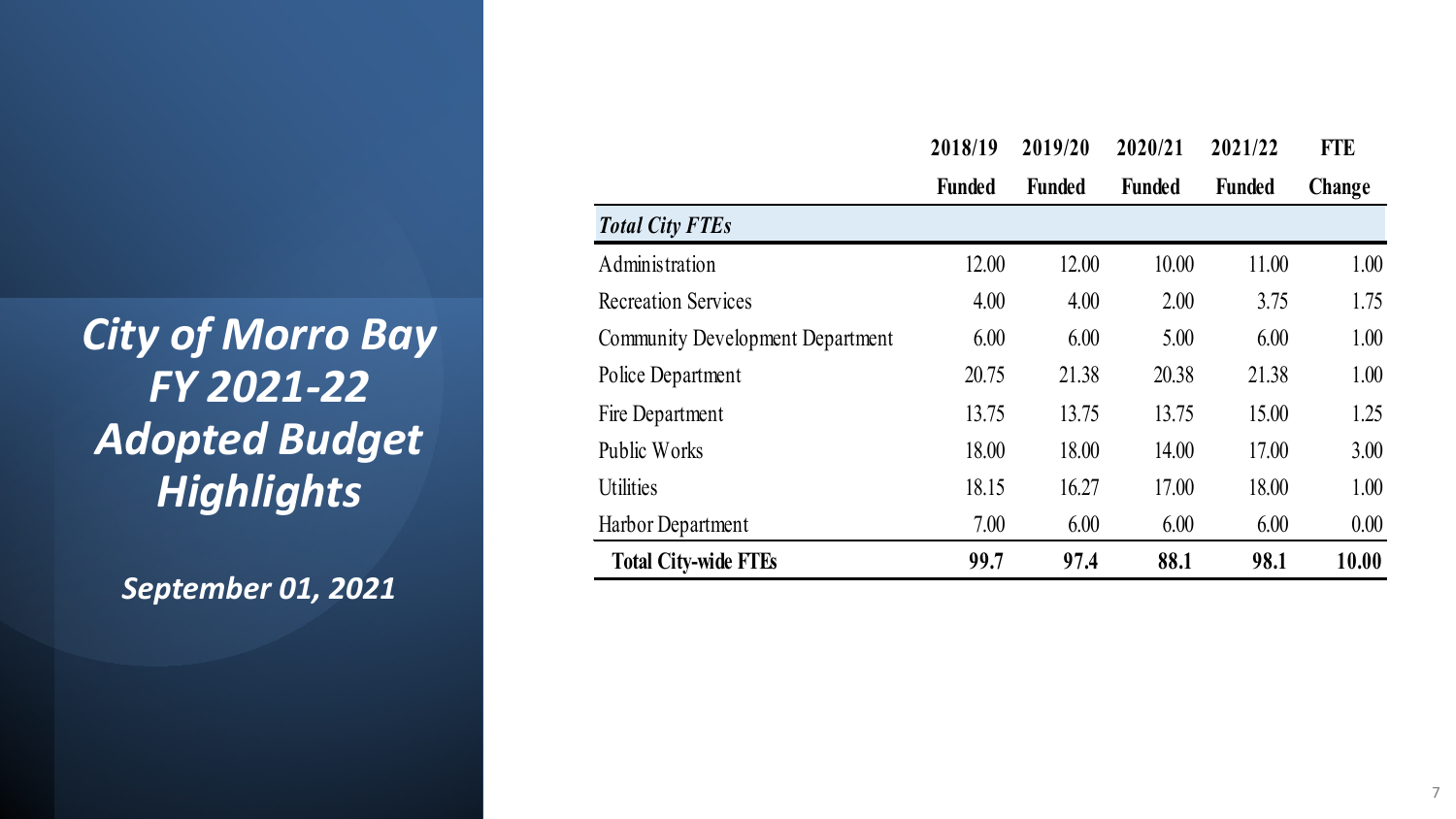*September 01, 2021*

### FY 2021/22 Capital Improvement Plan

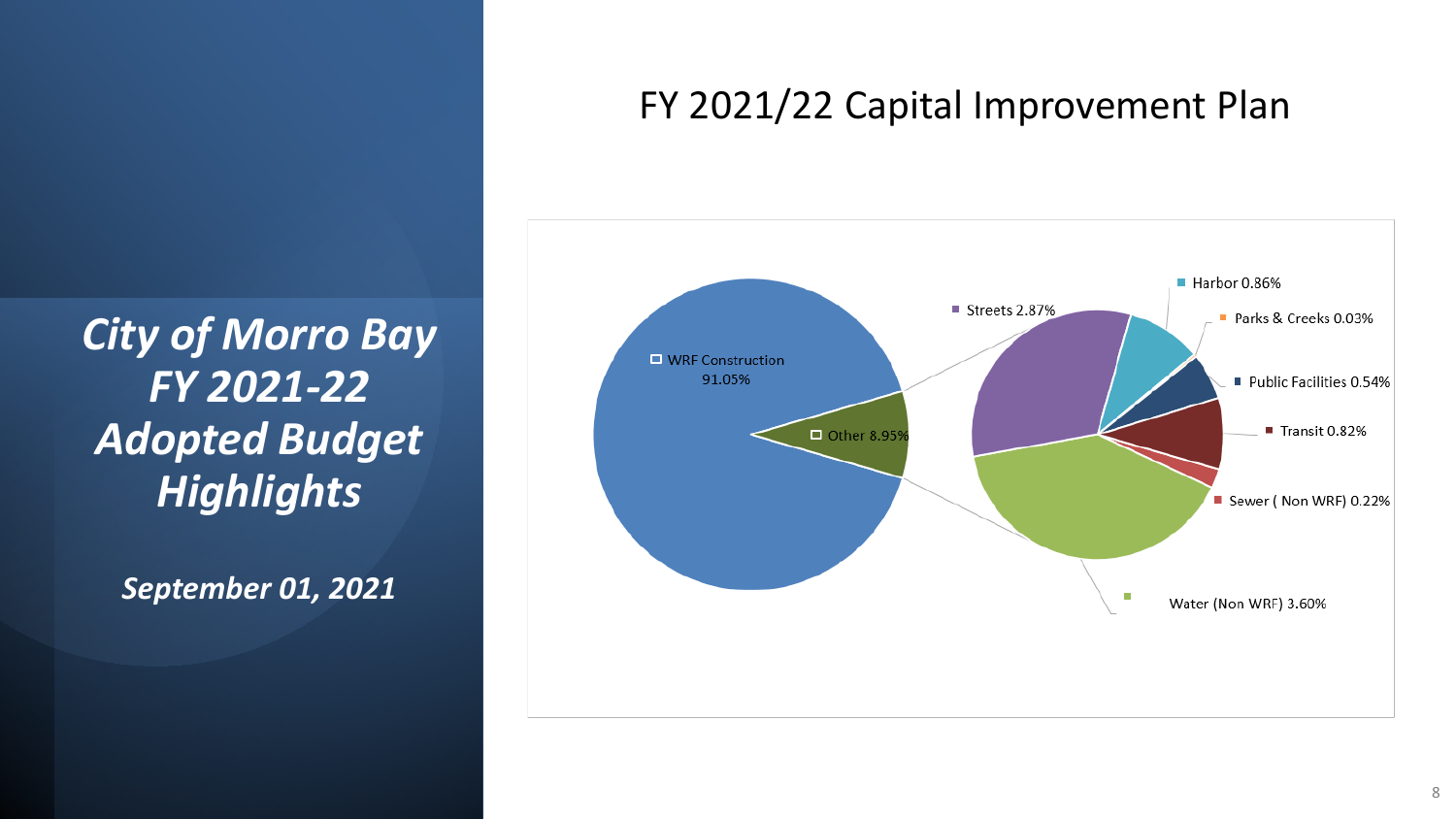*September 01, 2021*

#### **General Five-Year Financial Forecast**

**City of Morro Bay Budget Forecast (\$ in 000)**

| <b>General Fund</b>        | FY 2020     | FY 21 Est          | FY 2022 | FY 2023   | FY 2024     | FY 2025      | FY 2026 |
|----------------------------|-------------|--------------------|---------|-----------|-------------|--------------|---------|
| Property Tax               | \$3,620     | \$4,556            | \$4,993 | \$5,143   | \$5,297     | \$5,456      | \$5,619 |
| Sales Tax                  | 2,186       | 2,150              | 2,220   | 2,265     | 2,310       | 2,356        | 2,403   |
| <b>TOT</b>                 | 2,892       | 3,491              | 3,578   | 3,757     | 3,945       | 4,142        | 4,349   |
| <b>Other Revenue</b>       | 3,982       | 3,447              | 3,647   | 3,720     | 3,794       | 3,870        | 3,947   |
| <b>Transfers</b>           | 2,730       | 1,212              | 1,245   | 1,282     | 1,320       | 1,360        | 1,401   |
| <b>Total Revenue</b>       | 15,410      | 14,856             | 15,682  | 16,166    | 16,666      | 17,184       | 17,720  |
| Personnel                  | 10,865      | 9,793              | 10,565  | 11,058    | 11,567      | 12,120       | 12,563  |
| Other O&M                  | 3,695       | 3,241              | 3,742   | 3,817     | 3,894       | 3,971        | 4,051   |
| Transfers out              | 481         | 363                | 1,290   | 1,024     | 1,034       | 1,044        | 1,055   |
| <b>Future Budget Cuts</b>  | 0           | $\mathbf 0$        | 0       | 0         | 0           | 0            | 0       |
| <b>Total Expenditures</b>  | 15,041      | 13,396             | 15,597  | 15,899    | 16,495      | 17,136       | 17,669  |
| <b>Net Annual</b>          | 369         | 1,459              | 85      | 267       | 171         | 48           | 51      |
| <b>Beginning Balance</b>   | 298         | 667                | 2,127   | 2,212     | 2,479       | 2,650        | 2,698   |
| Cash Adjustments           | $\mathbf 0$ | $\mathbf 0$        | 0       | $\pmb{0}$ | 0           | $\mathbf 0$  | 0       |
|                            |             |                    |         |           |             |              |         |
| <b>Ending Balance</b>      | 667         | $\overline{2,127}$ | 2,212   | 2,479     | 2,650       | 2,698        | 2,749   |
|                            |             |                    |         |           |             |              |         |
| <b>Emergency Reserve</b>   | FY 2020     | FY 21 Est          | FY 2022 | FY 2023   | FY 2024     | FY 2025      | FY 2026 |
| Revenue & Tranfs in        | \$129       | \$653              | \$1,531 | \$24      | \$24        | \$24         | \$24    |
| <b>Transfers Out</b>       | 1,438       | 0                  | 20      | 0         | $\mathbf 0$ | 0            | 0       |
| <b>Net Annual</b>          | (1, 309)    | 653                | 1,511   | 24        | 24          | 24           | 24      |
| Expenditures               | 66          | $\Omega$           | 0       | 0         | $\mathbf 0$ | $\mathbf{0}$ | 0       |
| <b>Beginning Balance</b>   | 3,141       | 1,766              | 2,419   | 3,930     | 3,954       | 3,977        | 4,002   |
| <b>Ending Balance</b>      | 1,766       | 2,419              | 3,930   | 3,954     | 3,977       | 4,002        | 4,026   |
|                            |             |                    |         |           |             |              |         |
| Measure Q & E Ops Cost *   | FY 2020     | <b>FY 21 Est</b>   | FY 2022 | FY 2023   | FY 2024     | FY 2025      | FY 2026 |
|                            | N/A         | N/A                | 636     | 666       | 696         | 730          | 756     |
| <b>Total GF+ER Balance</b> | 2,433       | 4,545              | 6,142   | 6,432     | 6,627       | 6,700        | 6,775   |

\*Included in costs for purposes of calculating GFER percentage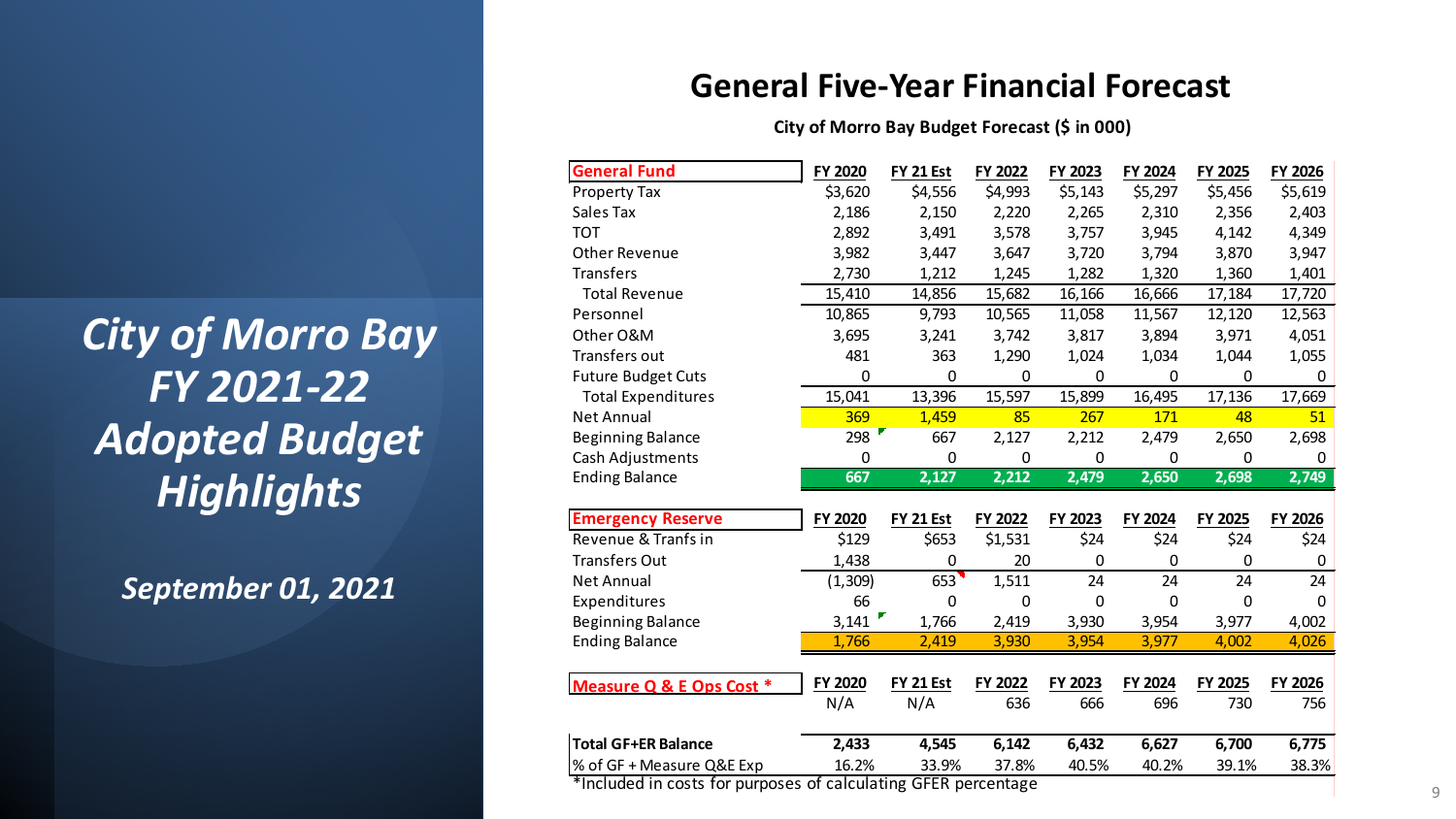*September 01, 2021*

# **Questions**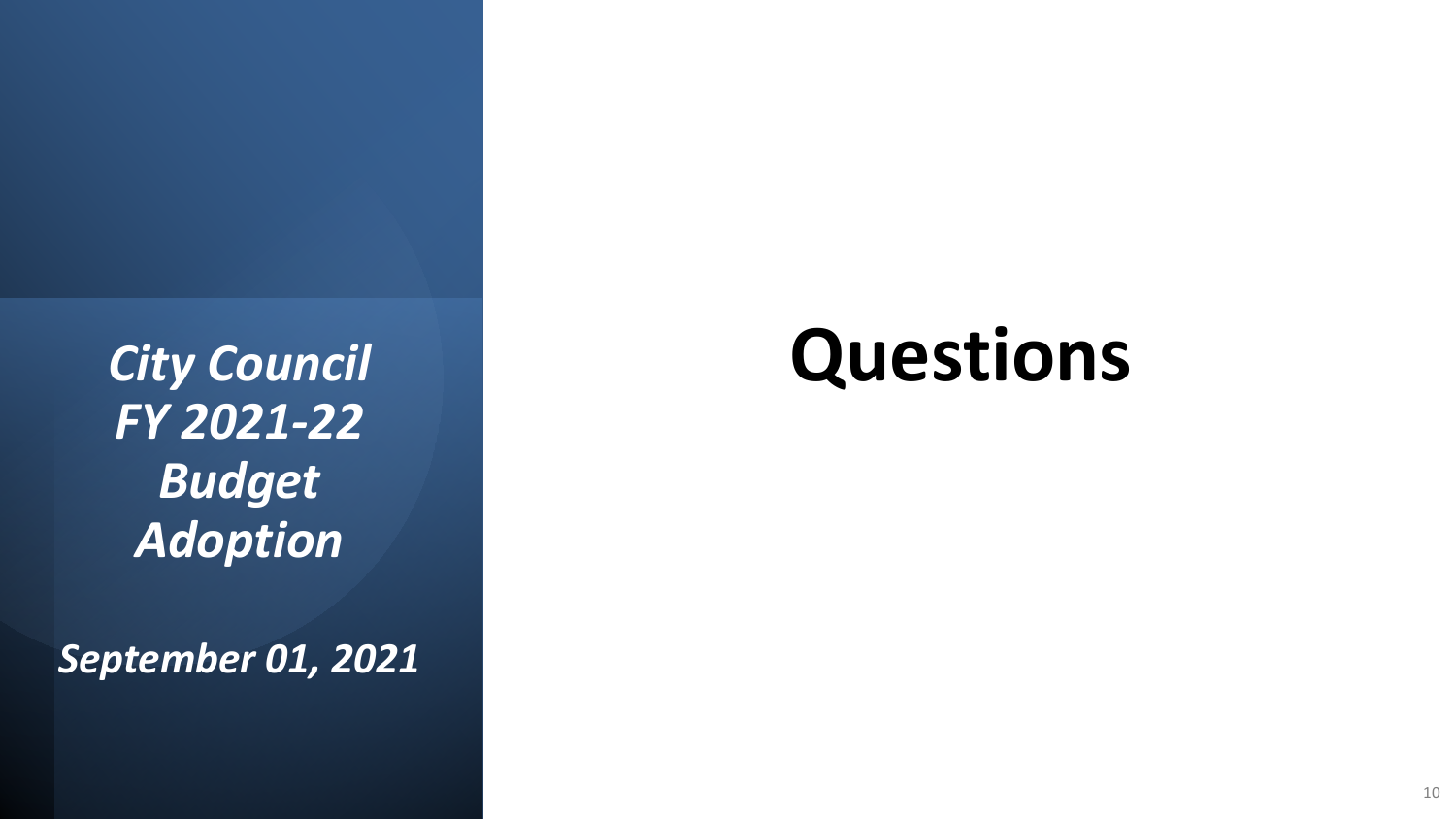*September 01, 2021*

Readopts policies that were previously adopted in resolutions with other policies – No Changes

Adopt Resolution No. 51-21 readopting the Harbor Reserve Policy

Adopt Resolution No. 52-21 readopting the Revenue Policy;

Adopt Resolution No. 53-21 readopting the Expenditure Policy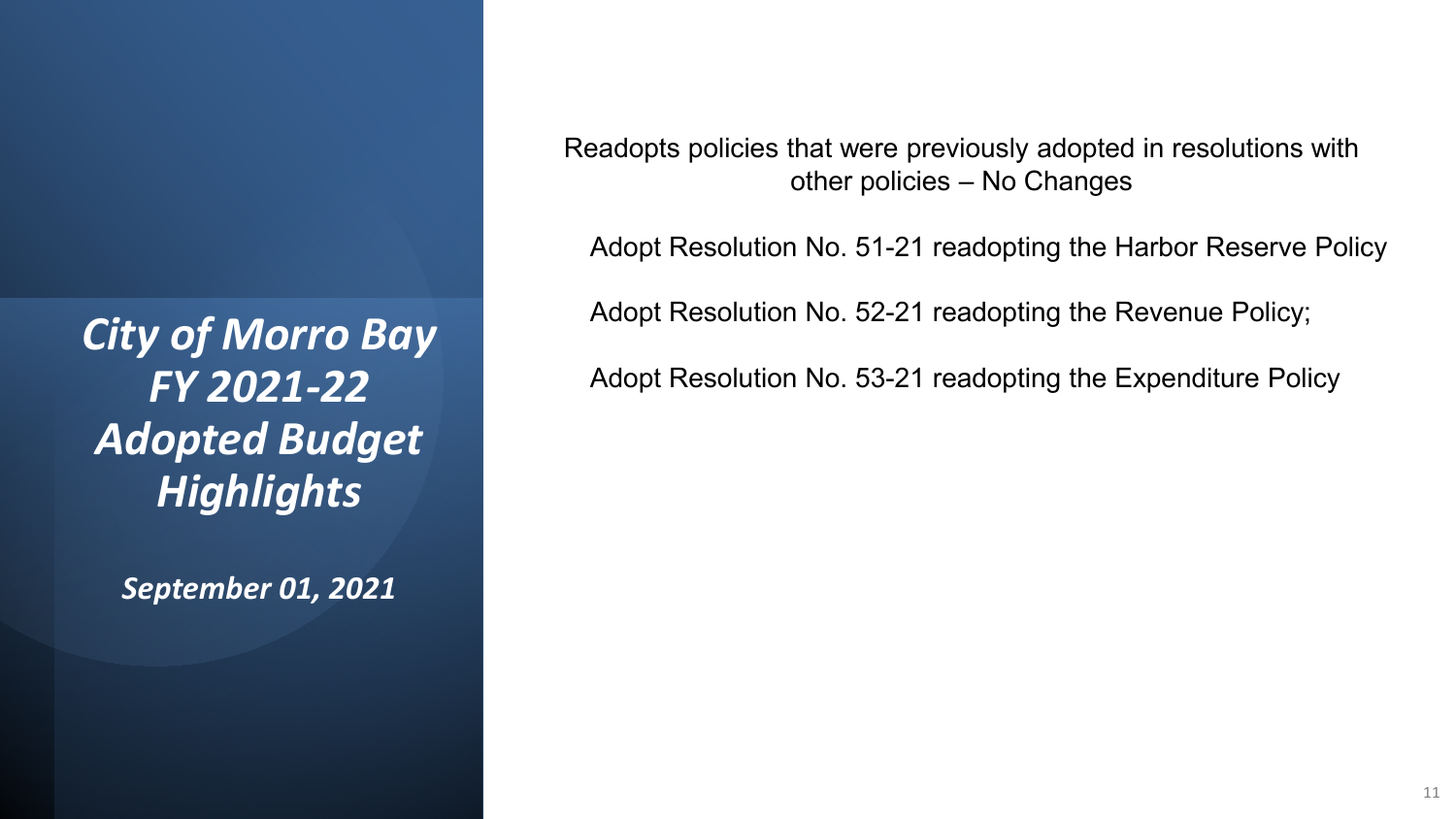*September 01, 2021*

Adopt Resolution No. 54-21 extending the Utility Discount Program through December 31, 2021.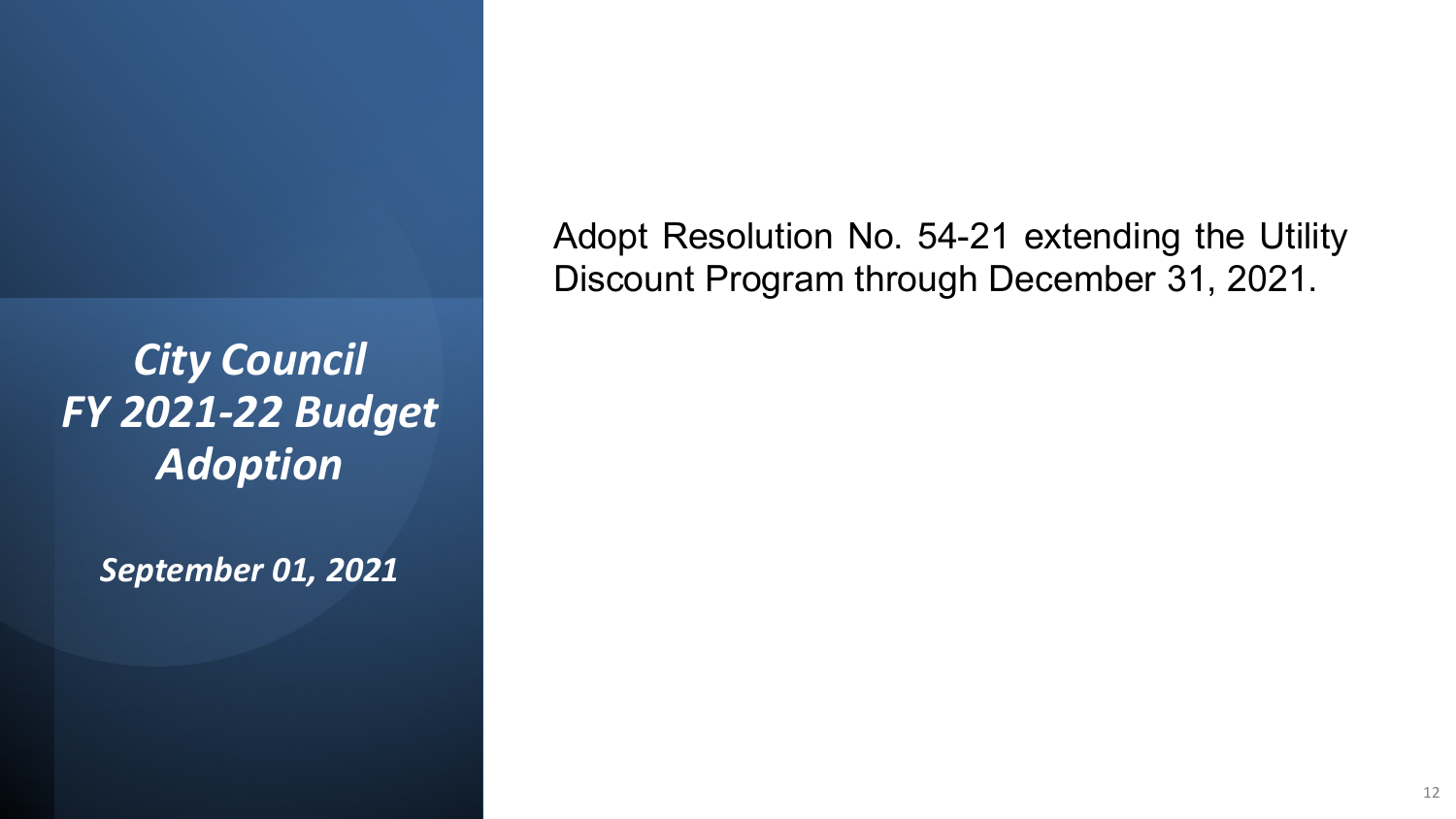*September 01, 2021*

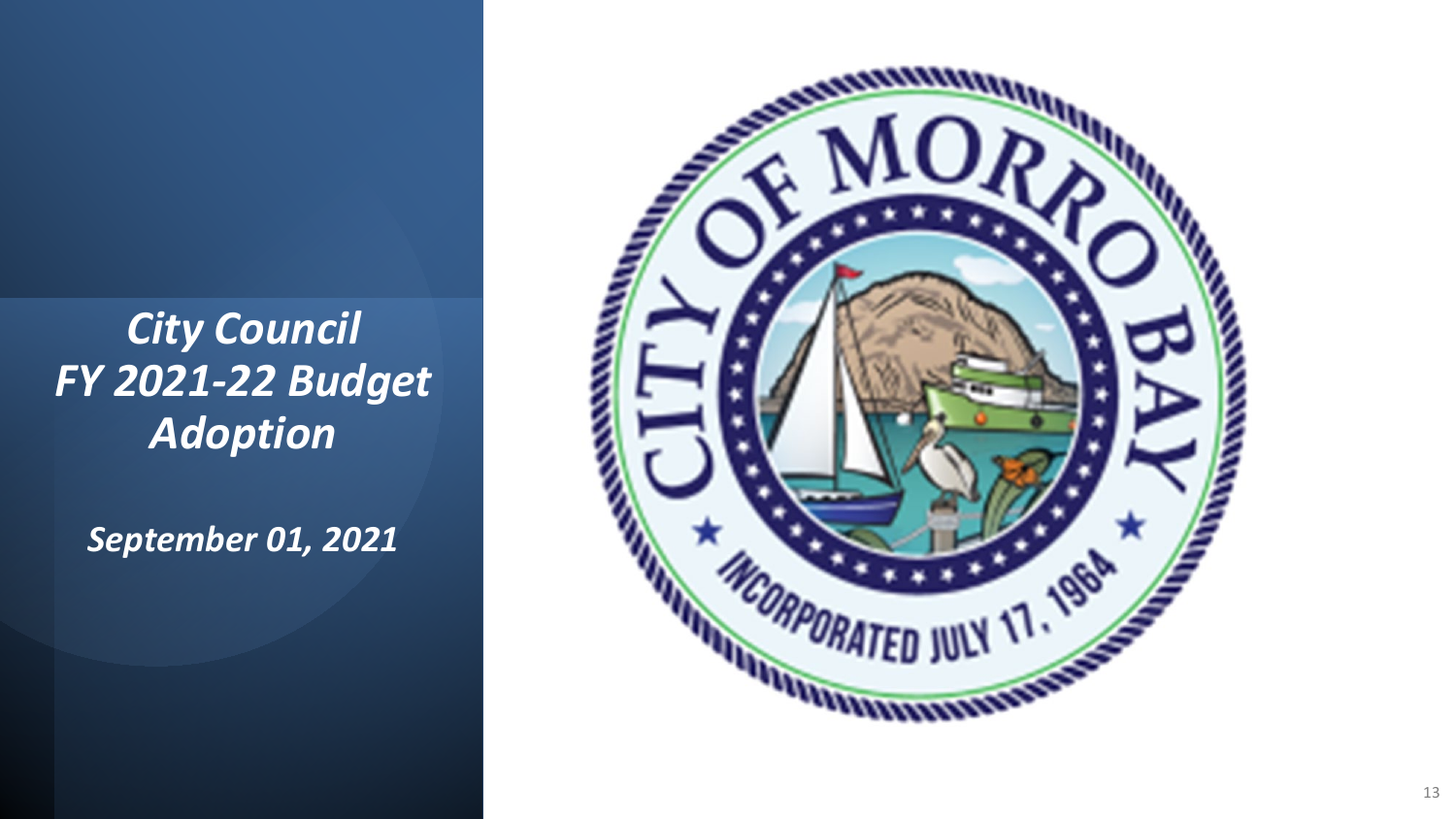*September 01, 2021*

#### **Recommendations**

- 1. Adopt Resolution No. 43-21 authorizing the Fiscal Year (FY) 2021/22 Operating and Capital Budgets, including amendments approved by the City Council, prior to the adoption of that Resolution; and
- 2. Adopt Resolution No. 44-21 approving the FY 2021/22 Master Combined Salary Schedule; and
- 3. Approved new or revised job descriptions for Fire Marshal/Division Chief, Senior Administrative Services Analyst and Finance Manager; and
- 4. Adopt Resolution No. 45-21 approving the revised General Fund Emergency Reserve Policy; and
- 5. Adopt Resolution No. 46-21 approving the revised Internal Services Fund Reserve Policy; and
- 6. Adopt Resolution No. 47-21 rescinding the Tourism Accumulation Fund Policy; and
- 7. Adopt Resolution No. 48-21 approving the revised Risk Management Reserve Policy; and
- 8. Adopt Resolution No. 49-21 approving the revised Local Agency Investment Fund (LAIF) Transaction Officers; and
- 9. Adopt Resolution No. 50-21 approving the revised Investment Policy; and
- 10. Adopt Resolution No. 51-21 readopting the Harbor Reserve Policy; and
- 11. Adopt Resolution No. 52-21 readopting the Revenue Policy; and
- 12. Adopt Resolution No. 53-21 readopting the Expenditure Policy; and
- 13. Adopt Resolution No. 54-21 extending the Utility Discount Program through December 31, 2021.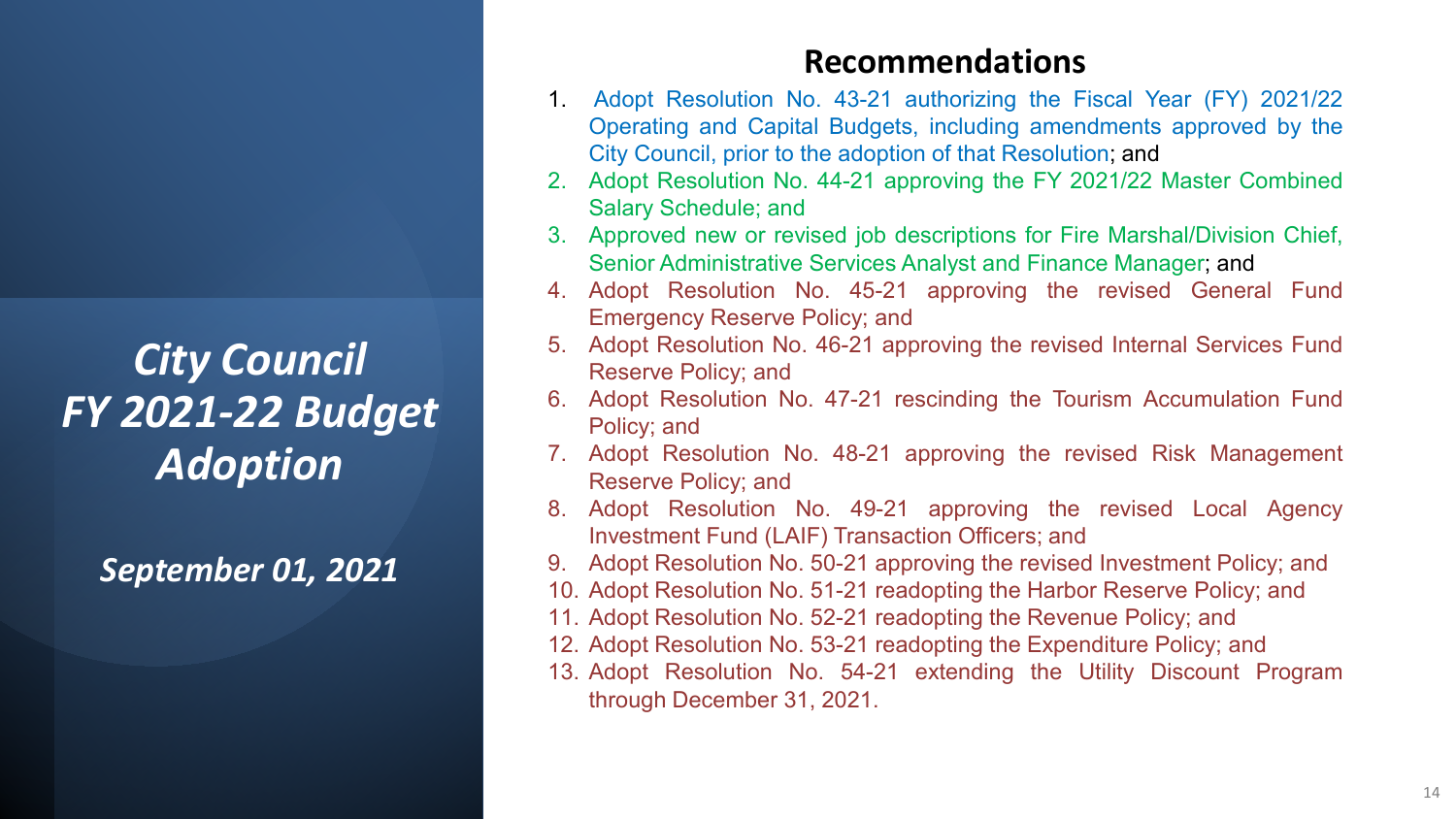*September 01, 2021*

#### **GENERAL FUND EXPENDITURES**

**By Department**



|                                   |                | -----      |                | -----      |                | -----      |         | -----      |                  | -----        |              | ------          | 70 V.        |  |
|-----------------------------------|----------------|------------|----------------|------------|----------------|------------|---------|------------|------------------|--------------|--------------|-----------------|--------------|--|
| Departments                       | <b>Actuals</b> |            | <b>Actuals</b> |            | <b>Actuals</b> |            | Amended |            | <b>Estimated</b> |              |              | <b>Proposed</b> | <b>Total</b> |  |
| Police Department                 | ۰٦             | 3,521,549  | S              | 3,359,254  | S              | 3,871,520  | S.      | 3,537,166  | S                | 3,535,950    | <sup>S</sup> | 3,775,377       | 26.5%        |  |
| Fire Department                   |                | 3,200,709  |                | 2,712,709  |                | 3,010,317  |         | 2,937,326  |                  | 3,174,265    |              | 2,559,130       | 17.9%        |  |
| Public Works                      |                | 2,428,683  |                | 2,418,757  |                | 2,621,367  |         | 2,366,212  |                  | 2,167,946    |              | 2,715,035       | 19.0%        |  |
| Community Development             |                | 849,906    |                | 919.817    |                | 1,024,250  |         | 914,511    |                  | 911.231      |              | 1,071,535       | $7.5\%$      |  |
| City Administration               |                | 2,118,967  |                | 2,295,213  |                | 2,431,410  |         | 2,365,146  |                  | 2,430,494    |              | 3,174,654       | 22.2%        |  |
| Recreation                        |                | 1.070.905  |                | 1,197,289  |                | 1,211,857  |         | 721,755    |                  | 721,863      |              | 817,328         | $5.7\%$      |  |
| City Council                      |                | 108,530    |                | 123,043    |                | 91,185     |         | 84,098     |                  | 56,255       |              | 159,298         | $1.1\%$      |  |
| Total General Fund Exp            | S              | 13.299.249 |                | 13,026,082 | SS.            | 14.261.906 | S.      | 12,926,214 |                  | \$12,998,004 | S.           | 14,272,357      | 100%         |  |
| City Debt Payments:               | ۰D             | 35,078     | -S             | 35,189     | S              | 35,277     | S.      | 35,191     | -S               | 35,189       | -S           | 35,190          |              |  |
| Transfers Out:                    |                | 562,990    |                | 825,149    |                | 480,970    |         | 563,000    |                  | 363,273      |              | 1,289,688       |              |  |
| <b>Net Operating Expenditures</b> |                | 13.897.317 |                | 13,886,420 | S.             | 14,778,153 |         | 13,524,405 |                  | 13.396.466   |              | 15.597.235      |              |  |
|                                   |                |            |                |            |                |            |         |            |                  |              |              |                 |              |  |

 $\sim 10^{-1}$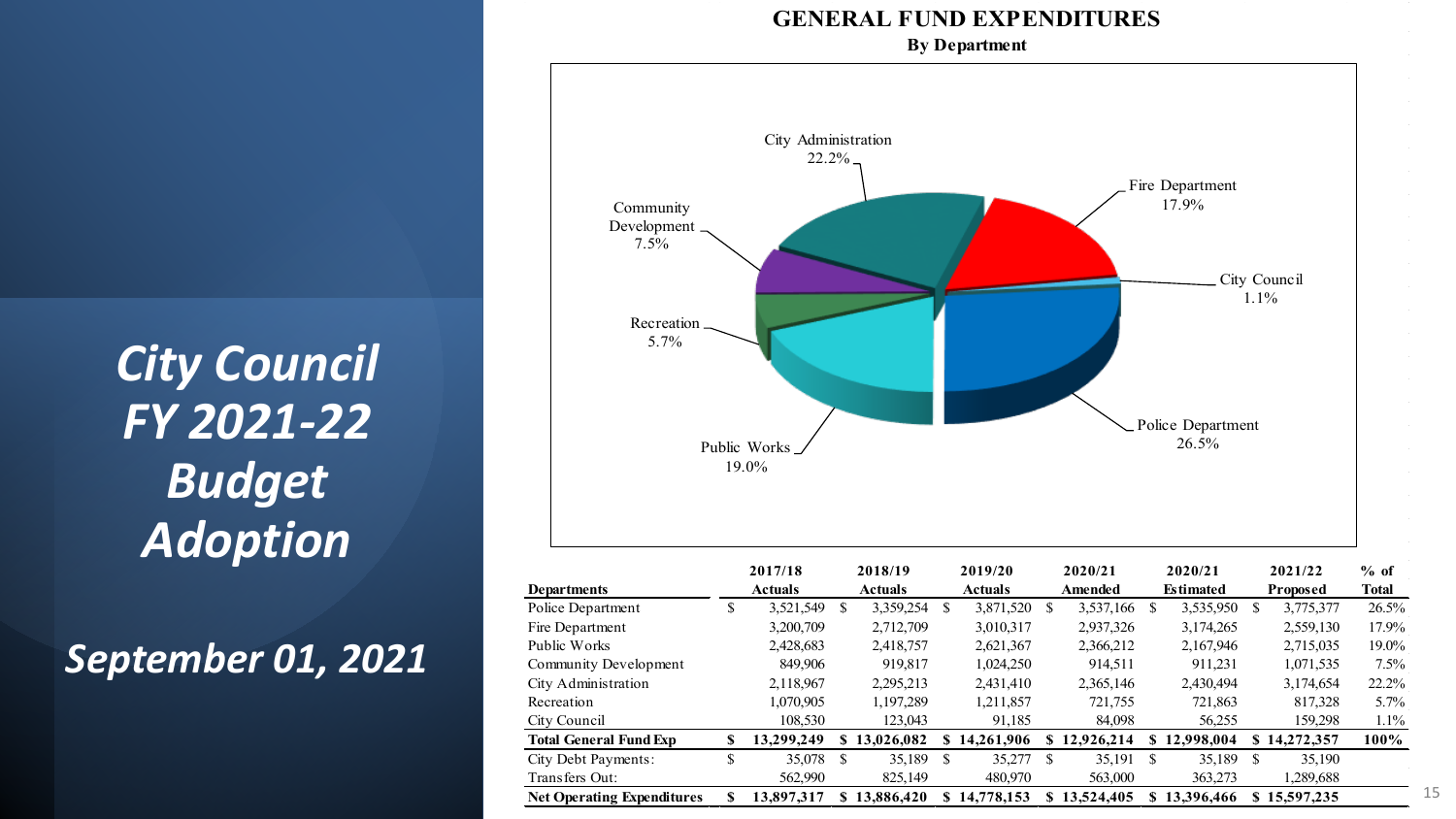*September 01, 2021*

### **Personnel related recommendations**

- 1. Adopt Resolution No. 44-21 approving the FY 2021/22 Master Combined Salary Schedule
- 2. Approved new or revised job descriptions for Fire Marshal/Division Chief, Senior Administrative Services Analyst and Finance Manager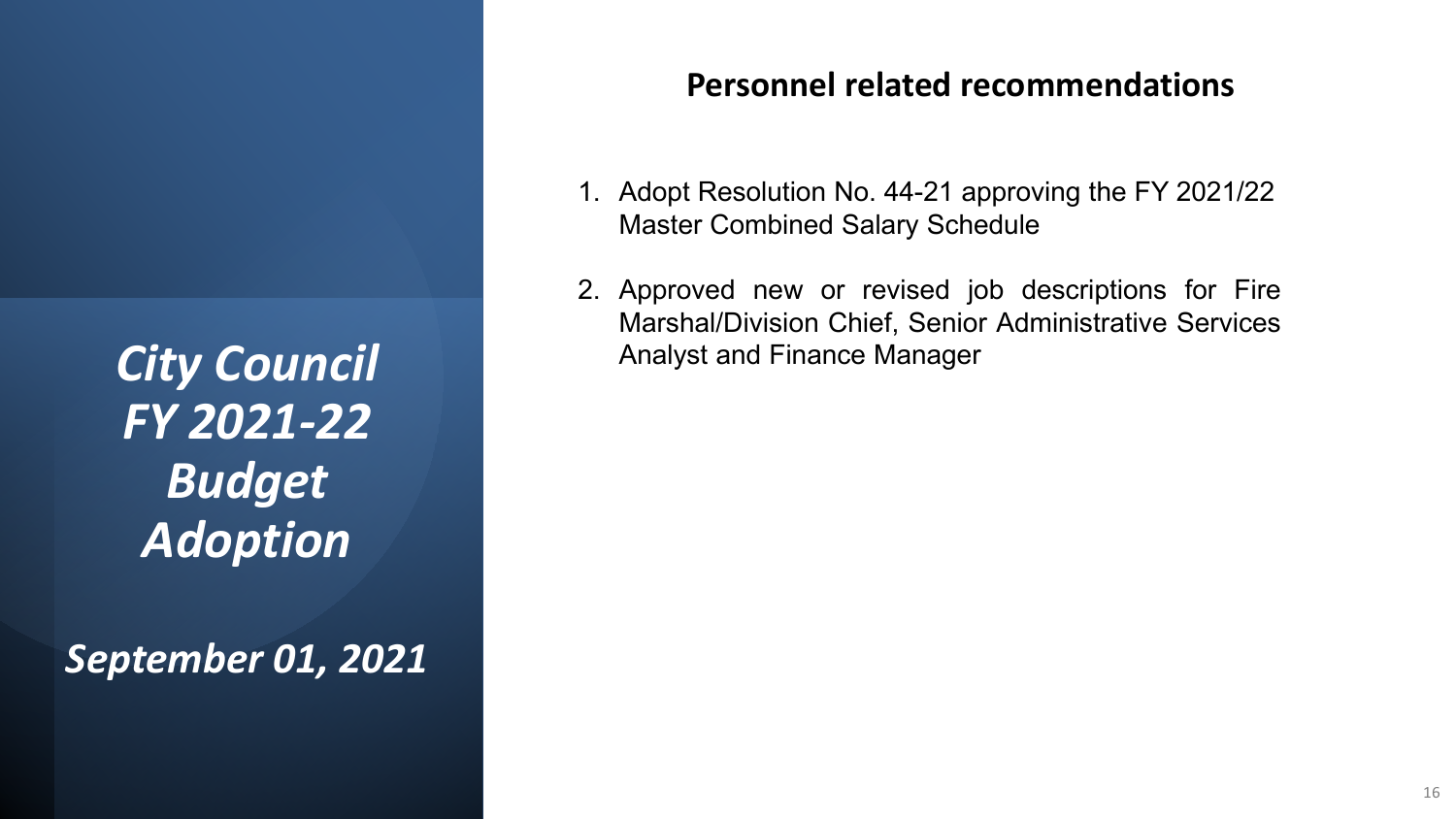*September 01, 2021*

### **Summary of Proposed Modifications**

- 1. Non-substantive changes either to ensure the adopted budget meets Government Finance Officers Association (GFOA) best practices or corrections due to typographical or other administrative oversights;
- 2. Operating budget revenue changes to align with sales tax and commercial cannabis tax projections that include previously unaccounted for sales tax associated with retail cannabis sales as well as up to date projections for the cannabis tax now that both outlets are fully operational;
- 3. Operating expenditure changes to align departmental budgets with organizational and/or operational needs that were identified after the proposed budget was published (Community Development, Finance and Public Works);
- 4. Interfund Transfers based on financial policy changes recommended by the Ad-Hoc Committee of Mayor Heading and Councilmember Davis; and
- 5. Changes based on additional U.S. Treasury guidance regarding the American Rescue Plan Act (ARPA) and the official allocations published by the Treasury Department after the Budget Study Sessions on May 25 and 26, 2021.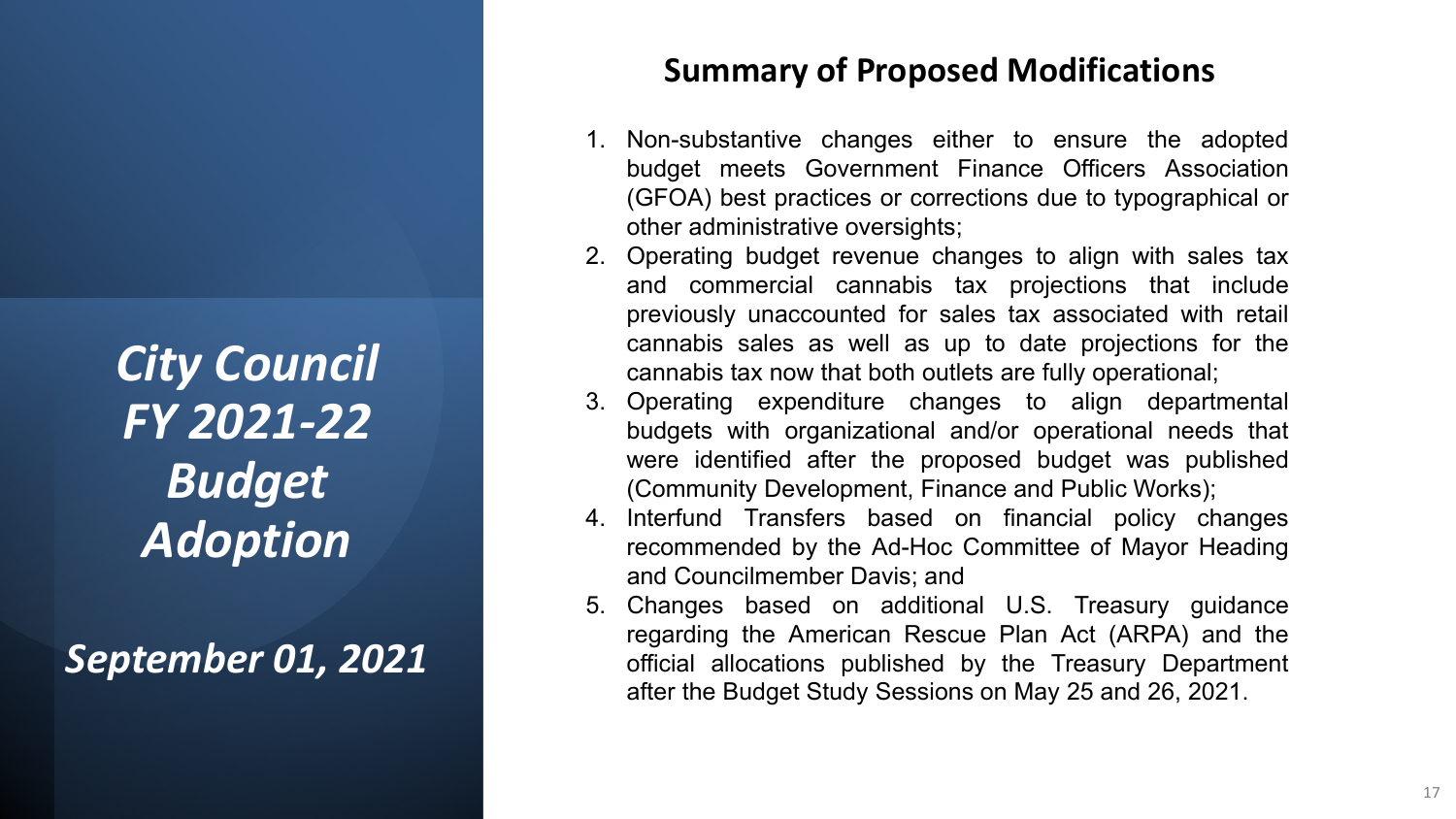*September 01, 2021*

### **General Fund Revenue Changes**

General Fund Revenues

- Sales Tax due to sales of cannabis (\$55,737)
- Cannabis Tax due to two outlets sales (\$54,000)

General Fund Expenditures

- Administrative Services due to internal and external equity and ensure staff capacity to serve the public (\$40,769)
- Public Works and Community Development shared administrative staff to ensure staff capacity to serve the public (\$34,416)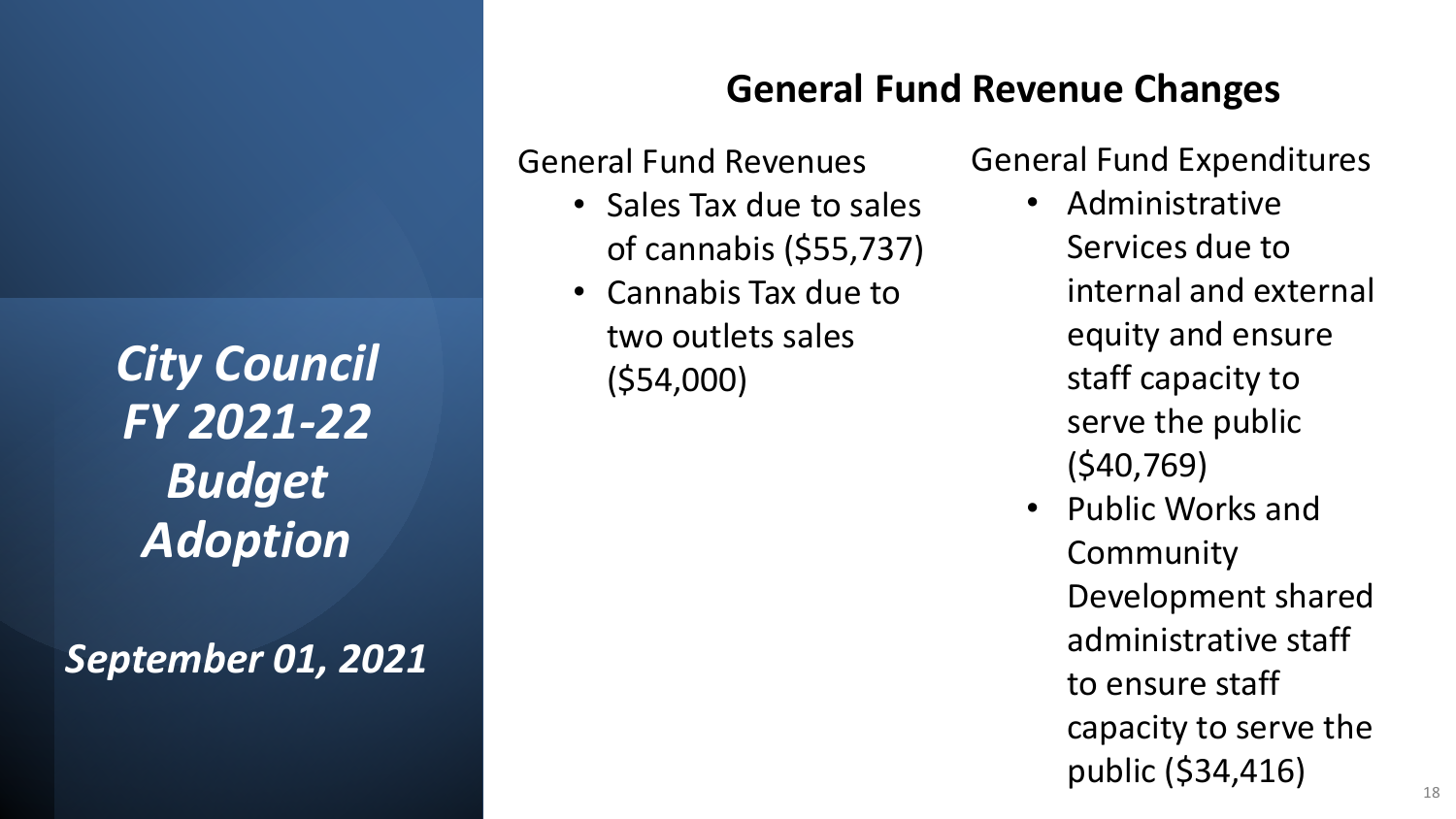*September 01, 2021*

## FY 2021/22 ARPA

### **Additional Funding = \$260,110 yearly (\$2,500,220 vs. \$1,980,000)**

- 1. Grants to non-profits that were impacted by COVID-19 Pandemic (\$25,000)
- 2. Infrastructure and economic development investment in Downtown and Embarcadero streetscape such as trash receptacle replacement (\$25,000)
- 3. Capital Infrastructure investment at City Park to replace play equipment (\$250,000)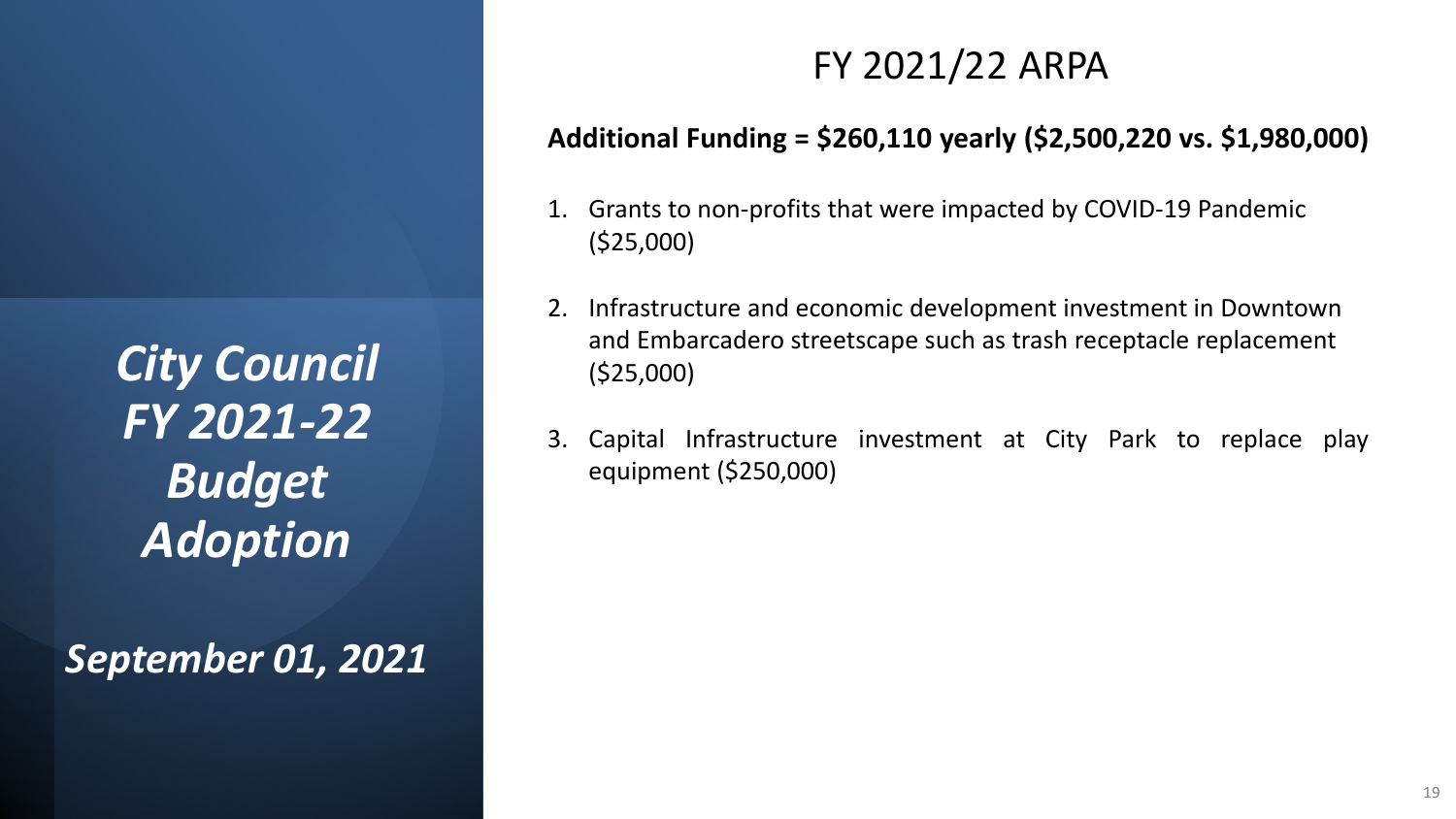*September 01, 2021*

## FY 2021/22 ARPA

Additional and changing US Treasury Department Regulations

- 1. Replenishment of General Fund Emergency Reserve (GFER) prohibited
- 2. Capital Improvement investments allowed

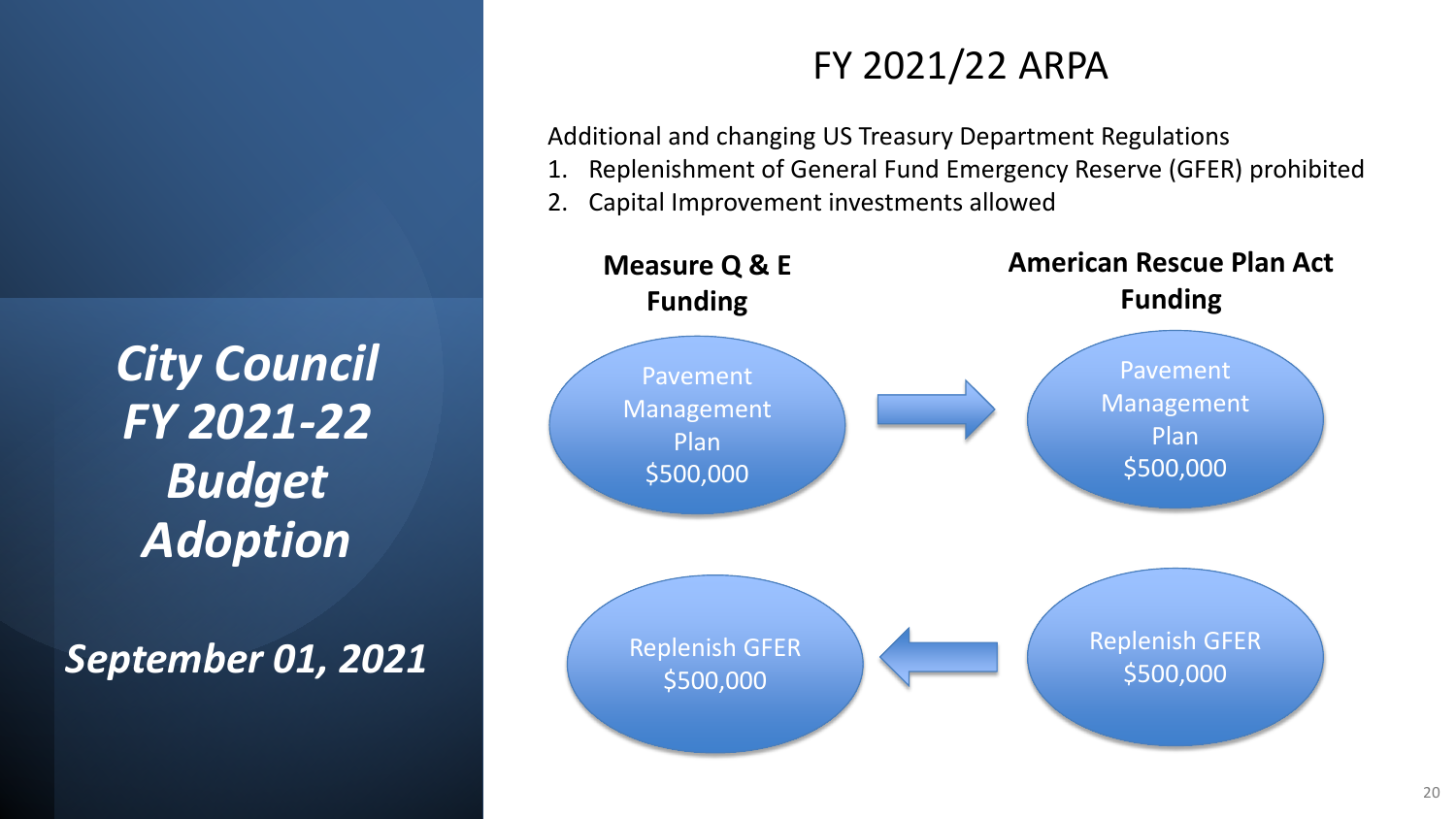*September 01, 2021*

### Recommendations from Ad-hoc Committee Financial Policies

- 1. Adopt Resolution No. 45-21 approving the revised General Fund Emergency Reserve Policy; and
- 2. Adopt Resolution No. 46-21 approving the revised Internal Services Fund Reserve Policy; and
- 3. Adopt Resolution No. 47-21 rescinding the Tourism Accumulation Fund Policy; and
- 4. Adopt Resolution No. 48-21 approving the revised Risk Management Reserve Policy; and
- 5. Adopt Resolution No. 49-21 approving the revised Local Agency Investment Fund (LAIF) Transaction Officers; and
- 6. Adopt Resolution No. 50-21 approving the revised Investment Policy; and
- 7. Adopt Resolution No. 51-21 readopting the Harbor Reserve Policy; and
- 8. Adopt Resolution No. 52-21 readopting the Revenue Policy; and
- 9. Adopt Resolution No. 53-21 readopting the Expenditure Policy; and
- 10.Adopt Resolution No. 54-21 extending the Utility Discount Program through December 31, 2021.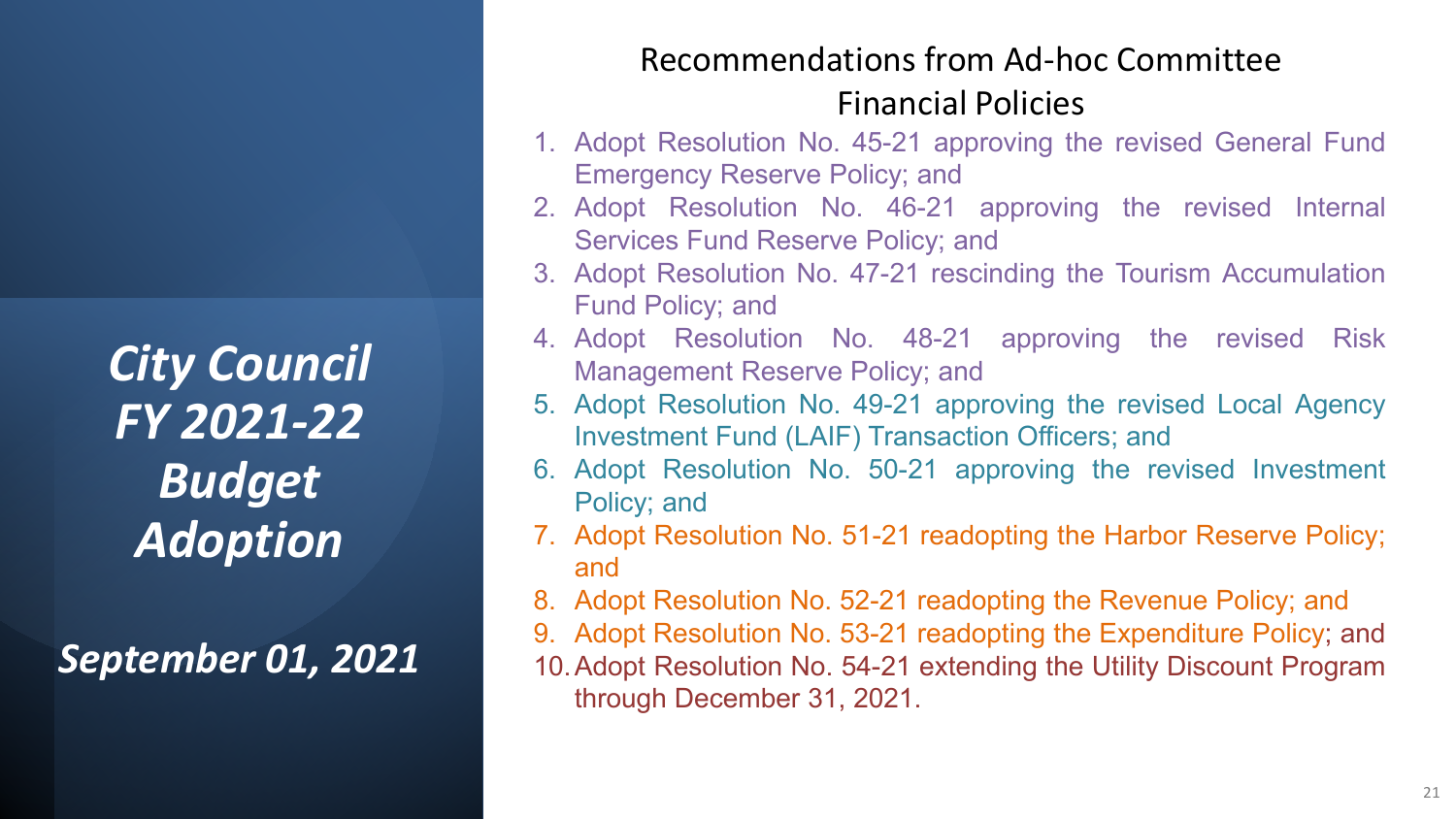*September 01, 2021*

### Modified Financial Policies

Adopt Resolution No. 45-21 approving the revised General Fund Emergency Reserve Policy

- Minimum Reserve = 33% (3 months of operating expenses)
- Target Reserve = 50% (6 months of operating expenses)
- Add Measure Q&E operating expense when calculating GFER amount
- Transfer \$600,000 from the Risk Management Reserve to GFER Adopt Resolution No. 46-21 approving the revised Internal Services Fund Reserve Policy
	- Minimum Reserve = \$200,000
	- Target Reserve = \$300,000
	- Transfer \$100,000 from the Risk Management Reserve to the Information Technology Internal Services Fund

Adopt Resolution No. 48-21 approving the revised Risk Management Reserve Policy

- Minimum Reserve = \$700,000 (\$100,000)
- Target Reserve =  $$1,000,000$  (\$150,000)
- Transfer \$600,000 from the Risk Management Reserve to the General Fund Emergency Reserve
- Transfer \$100,000 from the Risk Management Reserve to the Information Technology Internal Services Fund

Adopt Resolution No. 47-21 rescinding the Tourism Accumulation Fund **Policy**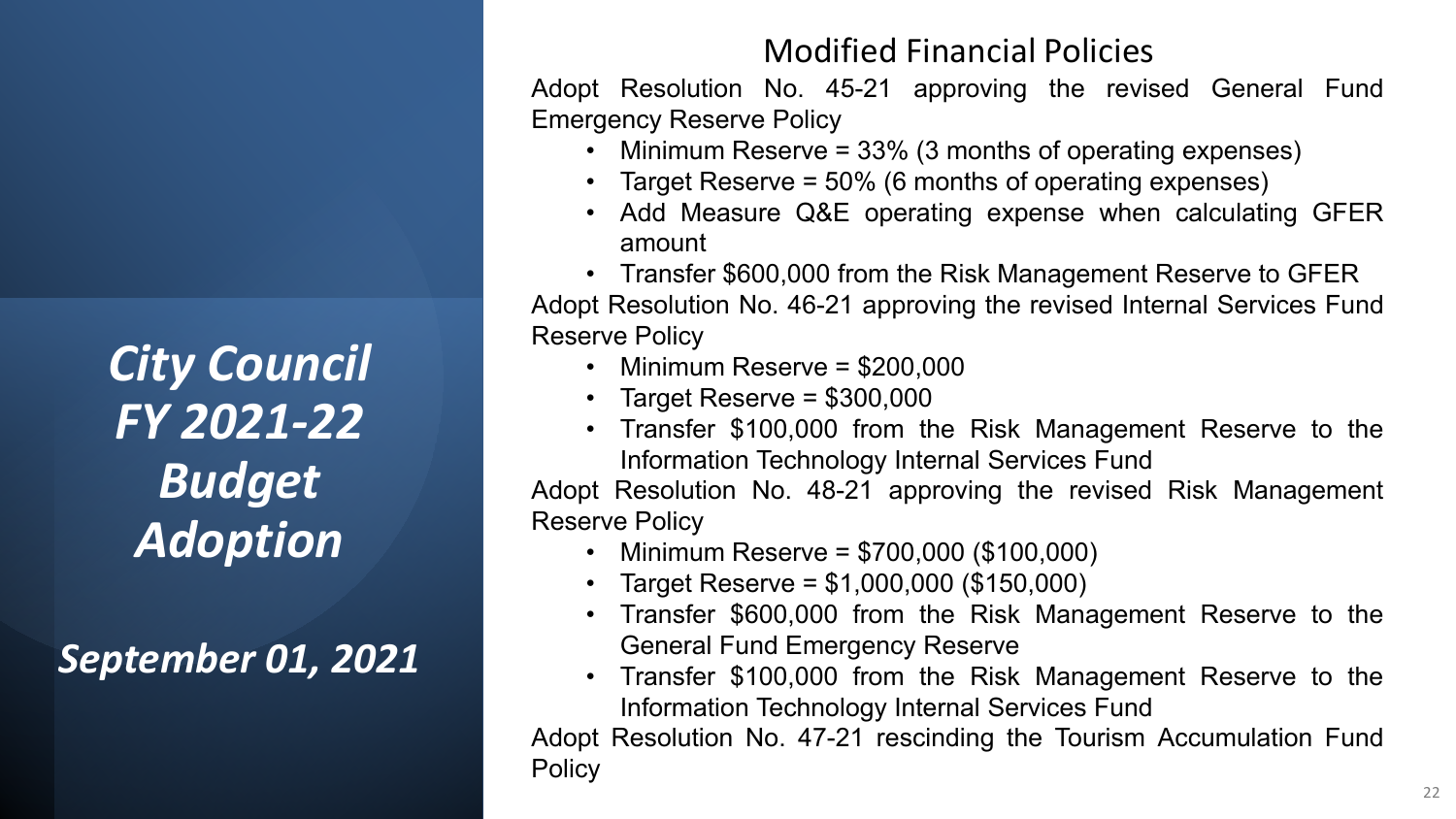*September 01, 2021*

Financial Policies Changing Authorized Personnel

Eliminates names and refers to positions

Adopt Resolution No. 49-21 approving the revised Local Agency Investment Fund (LAIF) Transaction Officers

Adopt Resolution No. 50-21 approving the revised Investment **Policy**